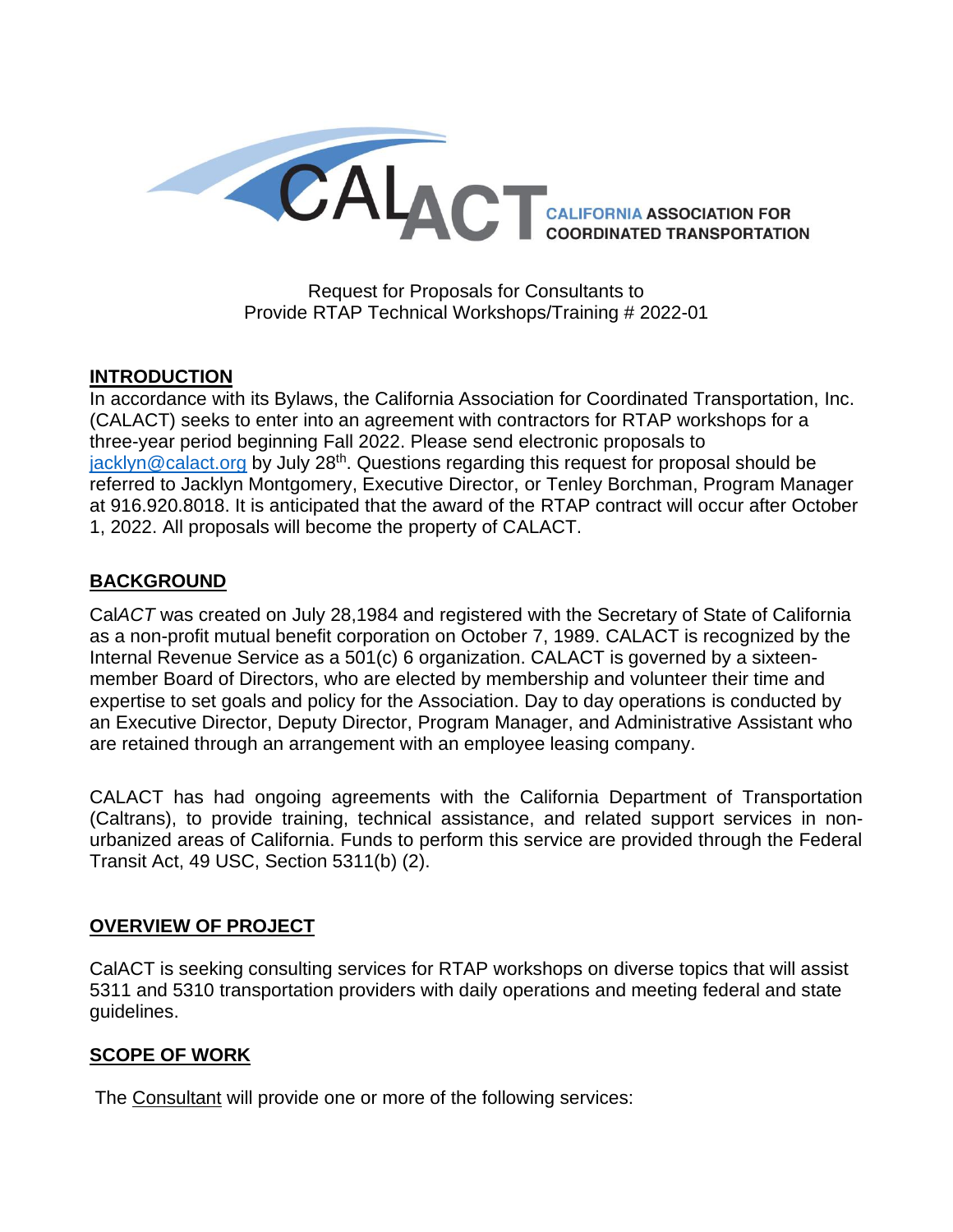- 1. Workshop/Webinar Design-Subcontractor's will be responsible for designing RTAP workshops, including the curriculum, outline, and all written materials.
	- a. Caltrans is looking for workshops on complying with FTA federal regulations such as Drug and Alcohol, Title VI, Procurement, ADA, Charter Rules other regulations. We are also looking for proposals for driver training, grant writing, maintenance, asset management, safety and security, route planning, dispatching, inspections, mobility management, marketing, transit management, and other training to assist transit operators.
- 2. Workshop Materials-Prepare all workshop materials such as hand outs, including power point presentations, resources and training books following CalACT specifications. Contractors will be responsible for supplying handouts and materials at the workshops.
- 3. Conducting Workshops/Webinars-Contractors are responsible for presenting workshops at times and locations mutually agreed upon with CalACT staff and contractor. Contractors are responsible for all travel costs. (*These costs should be included in your budget)*
- 4. Records-Contractors will provide attendance and evaluation reports within thirty days after the conclusion of the workshop.
- 5. Newsletter Articles-Contractors will provide two articles a year on transportation issues that would benefit 5311 grant recipients.
- 6. Contractors must submit invoices within 60 days of completing workshop.

# **PROPOSAL CONTENT**

Proposals must contain the following as a minimum:

- 1. Title page showing the RFP number, the name of the firm, address, telephone number, name and title of contact person, and date of the proposal.
- 2. Statement of the consultant's understanding of the work to be performed.
- 3. A paragraph describing the course outline and curriculum for each workshop you are proposing to provide.
- 4. Experience of the firm in performing technical workshops for transportation agencies. Please provide a brief description of the firm experience and attach resumes of each staff person proposed to provide training.
- 5. Projected contract hours required to complete the workshops along with hourly billing rates or flat rates for work in the proposal.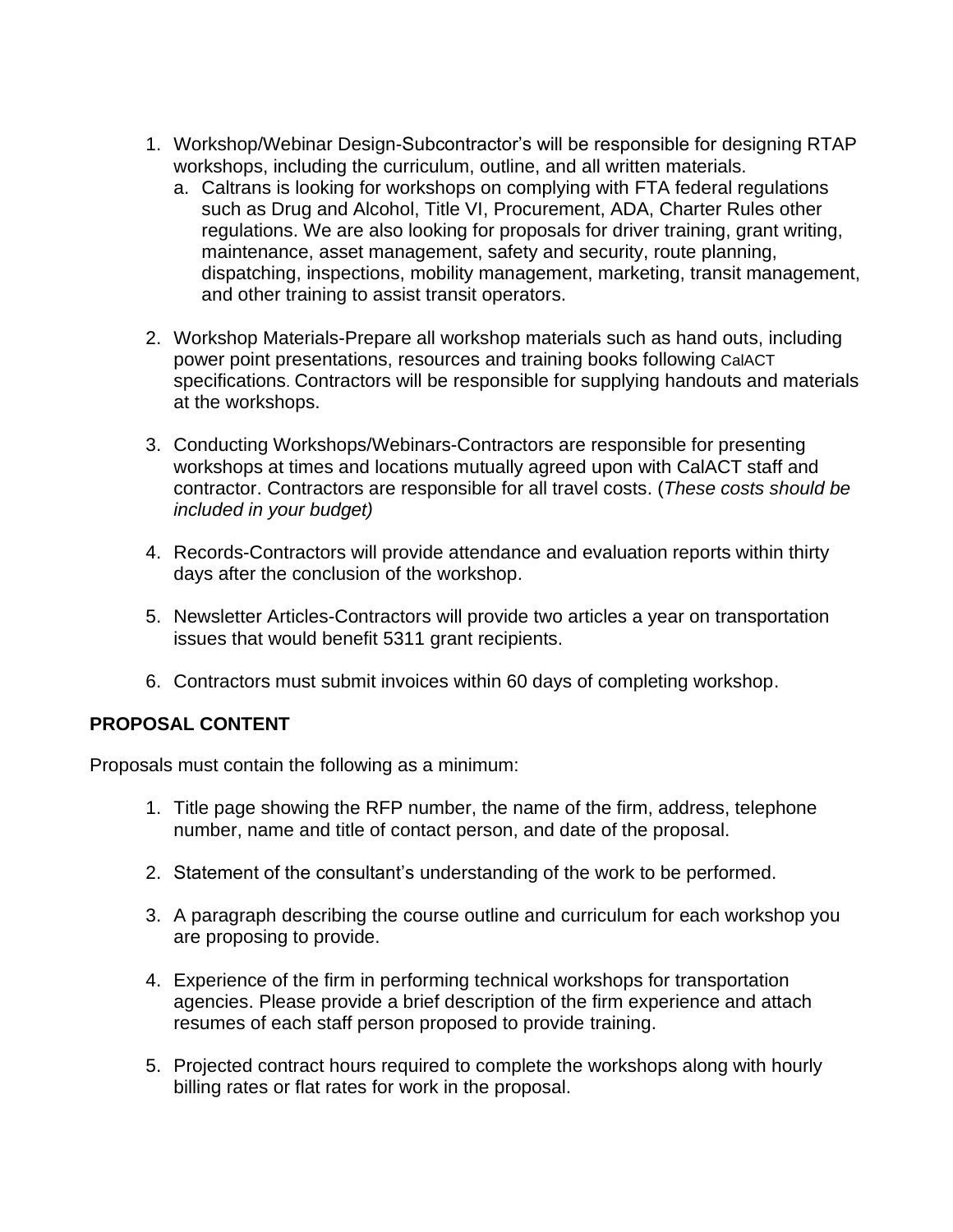- 6. Indicate how the proposed fee was derived and include an outline of the approach which will be used and the estimate of time by each function. Workshop fees should include all costs for development, materials, and presentation of workshops. CalACT will not pay additional fees for the workshops
- 7. Statement of availability for assistance for questions or problems during the term of the contract and availability for other negotiated services.
- 8. Identification of staff capabilities including the names and resumes of key personnel to be assigned to with the development or presentation of workshops.
- 9. Respondents must indicate if they are a registered MBE/DBE/WBE with the California Department of Transportation, Caltrans, or any other governmental agency within the state of California. Respondents must include the registering agency, registration number and expiration dates. If registered with Caltrans or another agency, please include a copy of the Business Enterprise Program certificate.

# **ALLOWABLE COSTS AND PAYMENTS**

### **PAYMENT TERMS**

Fees will be payable after the completion of the workshop, upon receipt of an invoice.

### **DIRECT EXPENSES**

All costs for development, handouts and workshop presentations should be included in the workshop fee. Please list a fee for each workshop you are proposing to provide for CalACT. Additional charges for fax transmissions, report production and out of pocket costs, including actual out-of-town travel costs, must be included in the original cost proposal. Any changes to costs will be discussed with and approved by CalACT's Executive Director prior to their incurrence.

The method of payment for this Agreement will be based on actual agreed upon costs incurred by the Subcontractor in performance of the work, not to exceed the amount of the written contract. Actual costs shall not exceed the estimated rates and other estimated costs without prior written agreement between the Subcontractor and CalACT.

Transportation and subsistence costs shall not exceed rates authorized to be paid nonrepresented California State employees under the State Department of Personnel Administration rules in effect at the time of the travel.

### **PROPOSAL SCHEDULE**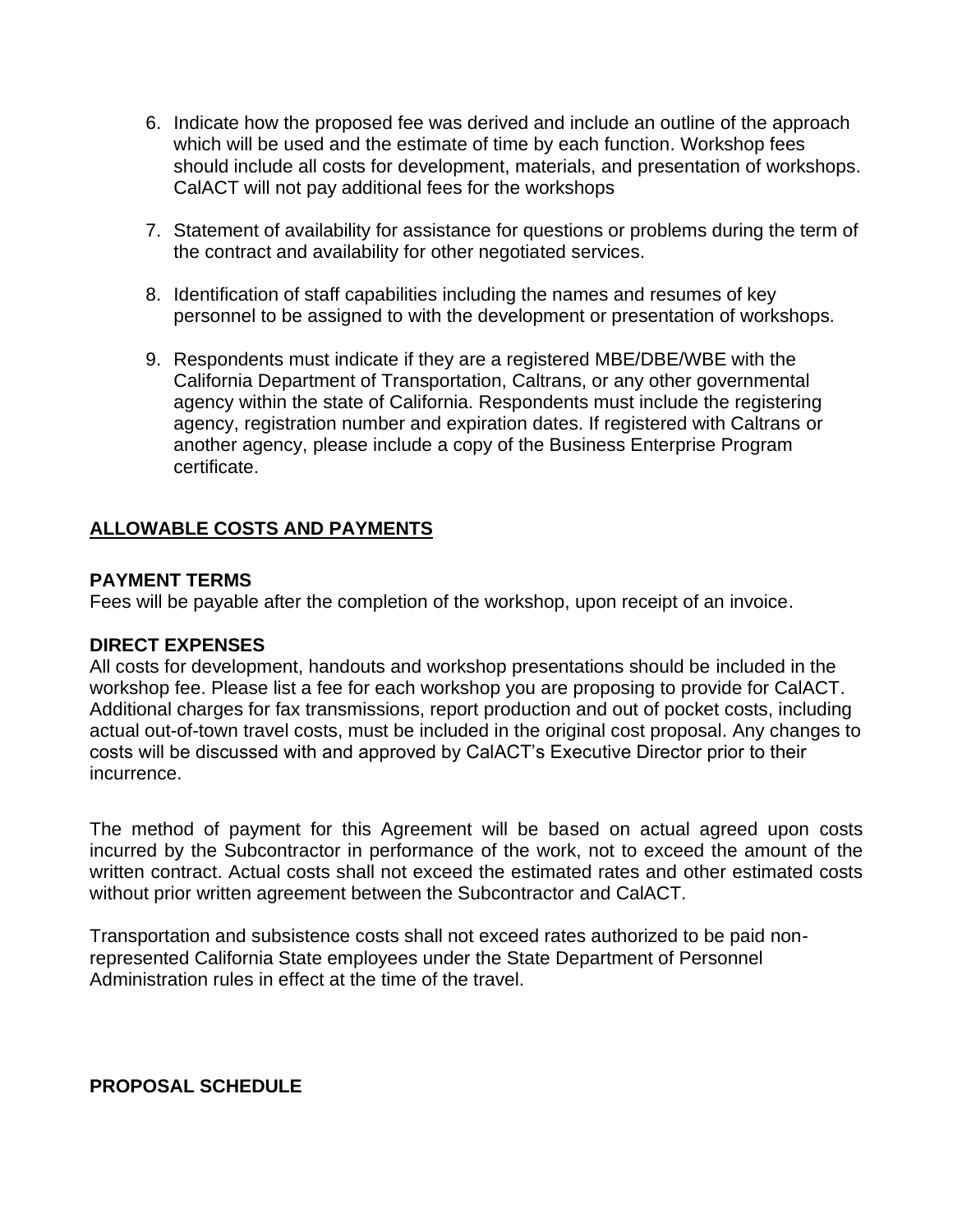Proposals shall be submitted electronically to *jacklyn@calact.org* by 5:00 PM on July 28<sup>, 2022</sup>. Questions regarding this request for proposal should be referred to Jacklyn Montgomery. Executive Director, or Tenley Borchman, Program Manager at 916.920.8018. Contracts will be contingent on funding from Caltrans for the RTAP program.

### **LIMIT OF LIABILITY**

No action, regardless of form, arising out of the services under this agreement, may be brought by either party more than one year after the date of the last services provided under this agreement.

# **APPLICABLE LAW**

This RFP shall be governed as to validity, interpretation, construction, effect and in all other respects by the laws and decisions of the state of California. In the event of commencement of any legal action regarding any term or condition of this engagement such action by agreement is to be subject to the authority of the courts of Sacramento County, state of California.

# **MISCELLANEOUS REQUIREMENTS**

### **PROFESSIONALISM**

Responding firms expressly understand that *CalACT* is contracting for statements that will be produced in compliance with the OMB Circular A-122. The completion of the individual work items identified herein are merely the means of accomplishing this goal. The absence, omission, or failure to include in this agreement items or subjects which are necessary to the project shall not be used as a basis for submission of inadequate work or incomplete performance.

### **HOLD HARMLESS**

Responding firms will be prepared to defend, indemnify, and save harmless Cal*ACT*, its officers, agents, and employees from any and all claims, liabilities, obligations, expenses, including attorney's fees resulting directly from injury to or death of any person or damage to or destruction of any property alleging or actually resulting from any negligent act, error, or omission of the selected firm, its agents, servants, or employees in the performance of services under this agreement.

### **INSURANCE**

Responding firms must secure and maintain throughout the period of this agreement comprehensive general liability insurance/contractual liability endorsement. Throughout the period of this agreement maintain in full force and effect a policy of Worker's Compensation insurance covering all its employees and volunteers. Such insurance shall be maintained in full force and effect during the entire term of this agreement.

Responding consultants shall provide certificates or other sufficient proof that these insurance provisions have been complied with prior to execution of the agreement for services under this RFP. If the selected firm does not keep such insurance in full force and